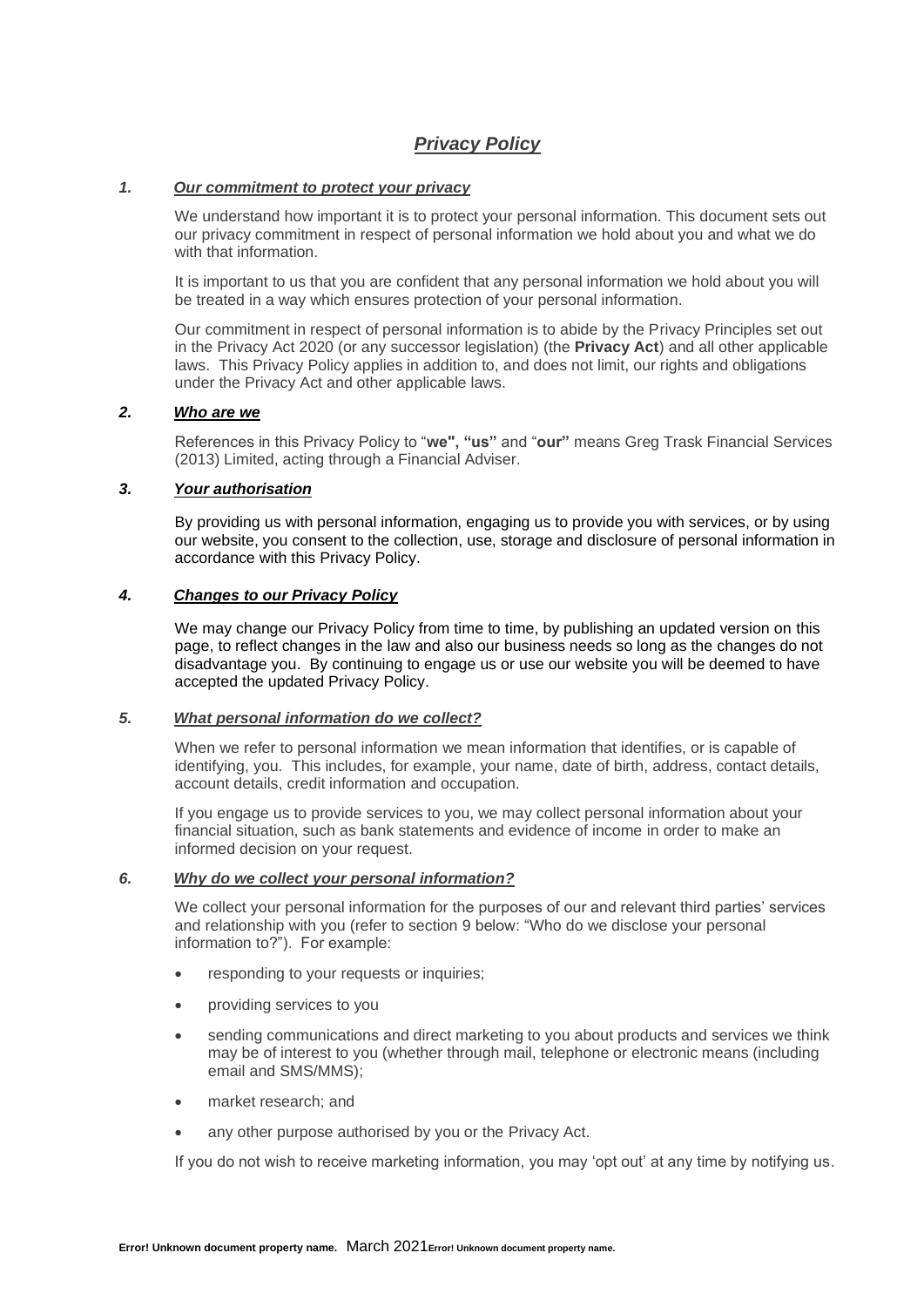We may also collect personal information on behalf of the lenders, insurers and other providers of Products that you choose to apply for (**Product Providers**). Product Providers will have their own Privacy Policy that applies to the information that we collect on their behalf.

## *7. How do we collect your personal information?*

Generally we will collect your personal information directly from you. For example, we collect your personal information directly from your use of our website and the information that you submit to the website. We also collect your personal information if you use the "contact us" functionality on our website and you provide the personal information during conversations between you and us.

We may also collect your personal information from:

- Over the telephone or a video call (such as over Microsoft Teams, Zoom or Skype) e.g. when you contact our staff;
- Communications through digital channels such as but not limited too: gmail, outlook, Google Suite, Zoom, Skype, Calendly, Whatsapp, mailchimp, phone, text, facebook, instagram and linkedin;
- When you participate in a marketing campaign, competition or promotion (or a similar event) administered by us or our representatives; • Publicly available sources e.g. via the internet
- Publicly available sources e.g. via the internet
- Your professional advisers e.g. such as sharebroker, solicitor and/or accountant
- Credit reporting agencies
- with your authorisation, banks (e.g. through the use of illion Bank Statements) and employers;
- Product Providers (e.g. during the term of any loan or insurance we have arranged on your behalf, in order to answer your queries or assist you with your financial arrangements as your circumstances change). If applicable, the Product Providers may also periodically disclose your loan balance or premium to us in connection with the payment of ongoing commission to us over the term of your loan or insurance; and
- any other person authorised by you or the Privacy Act.

If you provide any personal information about anyone else to us, you confirm that you have collected that personal information in accordance with the Privacy Act and that the individual concerned has:

- authorised the disclosure to us and the collection, use and disclosure of their personal information by us in accordance with this Privacy Policy; and
- has been informed of their right to access and request correction of their personal information.

### *8. Updating your personal information*

We will generally rely on you to ensure the information we hold about you is accurate. If any of your details change, please let us know as soon as possible by contacting us.

# *9. Who do we disclose your personal information to?*

We may disclose your personal information to the following people if we consider it necessary to do so for the purposes described in section 6 above:

- our referral partners who can help you with other services;
- contractors or service providers;
- anyone who we are legally required or authorised to share your information with, including regulators and government agencies;
- to auditors to ensure we are providing services to you that are in your best interests, and in accordance with current regulations;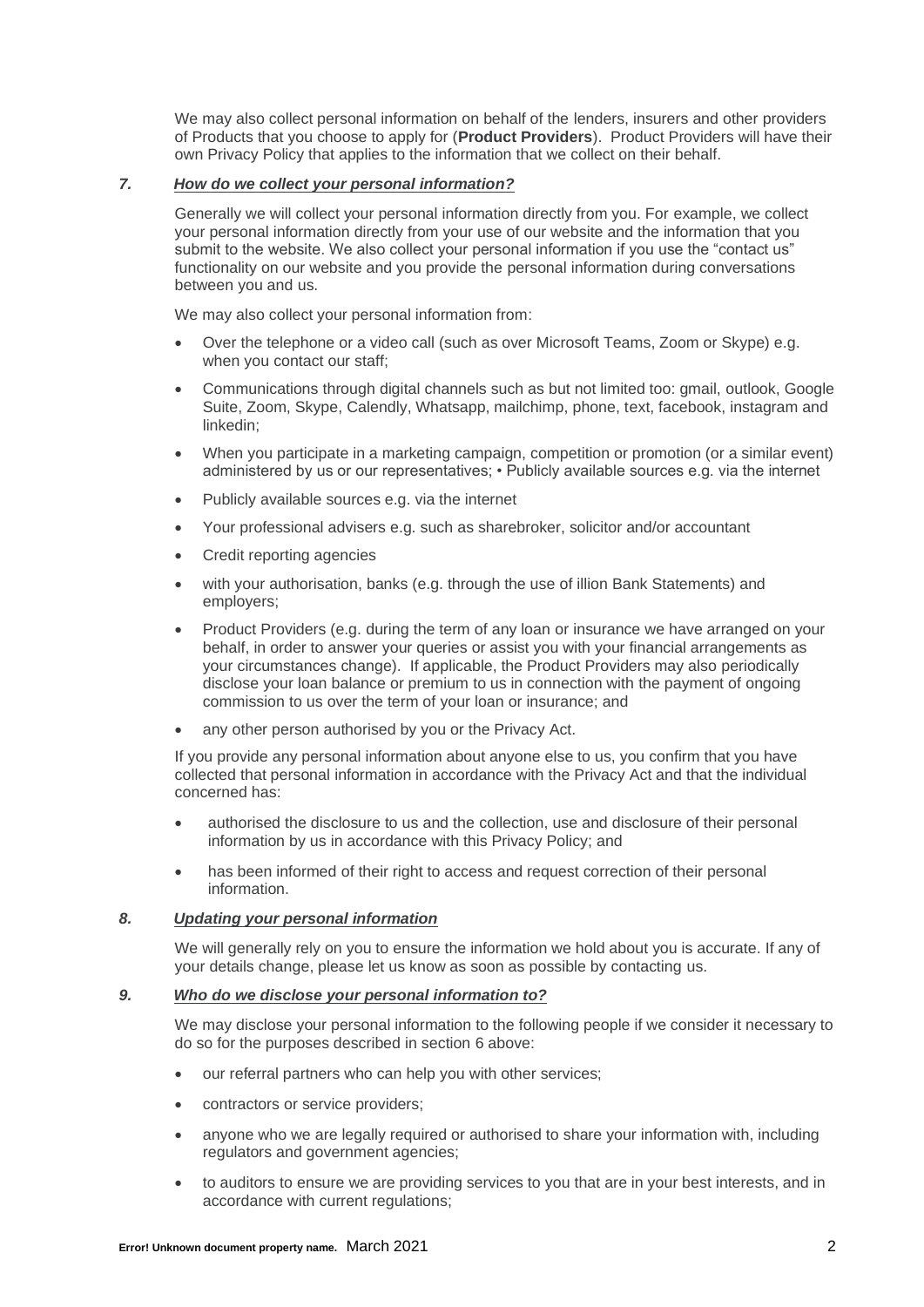- your employer and referees, as well as credit reporting and identity verification agencies; and
- any other person or entity authorised by you or the Privacy Act.

You acknowledge and agree that credit reporting agencies may hold your credit information (including default information) on their systems and use such information to provide their credit reporting services, which may include providing your credit information (including default information) to their customers.

Prior to disclosing any of your personal information to another person or organisation, we will take all reasonable steps to satisfy ourselves that the person or organisation has a commitment to protecting your personal information at least equal to our commitment.

#### *10. Do we disclose your personal information to anyone outside New Zealand?*

We may use cloud storage to store the personal information we hold about you. The cloud storage and the IT servers may be located outside New Zealand.

### *11. Our Website*

#### *Cookies and IP addresses*

When you access our website, we may send a "cookie" (which is a small summary file containing a unique ID number) to your computer. This enables us to recognise your computer each time you visit our website. We also use cookies to measure traffic patterns, to determine which areas of our website have been visited, to measure transaction patterns, to analyse trends, administer the website, track users' movements and gather broad demographic information. We use this to research our users' habits so that we can improve our website and our service offering. Our cookies may record information such as your Internet Protocol (IP) address (that is, the electronic addresses of computers connected to the internet), your device and browser type, operating system, the pages or features of our site to which you have browsed and the time spent on those pages or features, the frequency with which the site is used by you, the search terms that you have used, the links on our site that a you have clicked on or used, and other usage statistics.

While our cookies do not collect personal information, if you submit your name and email address as part of your usage, then we will link that personal information with the cookies information that we have previously collected from you.

If you do not wish to receive cookies, you can set your browser so that your computer does not accept them.

#### *Security*

As our website is linked to the internet, and the internet is inherently insecure, we cannot provide any assurance regarding the security of transmission of information you communicate to us online. We also cannot guarantee that the information you supply will not be intercepted while being transmitted over the internet. Accordingly, any personal information or other information which you transmit to us online is transmitted at your own risk.

#### *Links and third party advertisements*

Our website may contain links to other websites operated by third parties. Our website may also display advertisements, which are hosted by third parties.

We make no representations or warranties in relation to the privacy practices of any third party website or advertisement providers and we are not responsible for other privacy policies or the content of any third party website or advertisements. Third party websites are responsible for informing you about their own privacy practices.

Our online advertising network partner may use cookies, web beacons or other web tracking techniques to collect non-personally identifiable information about your activities on the website and other websites that you may visit to provide you targeted advertising based upon your interests.